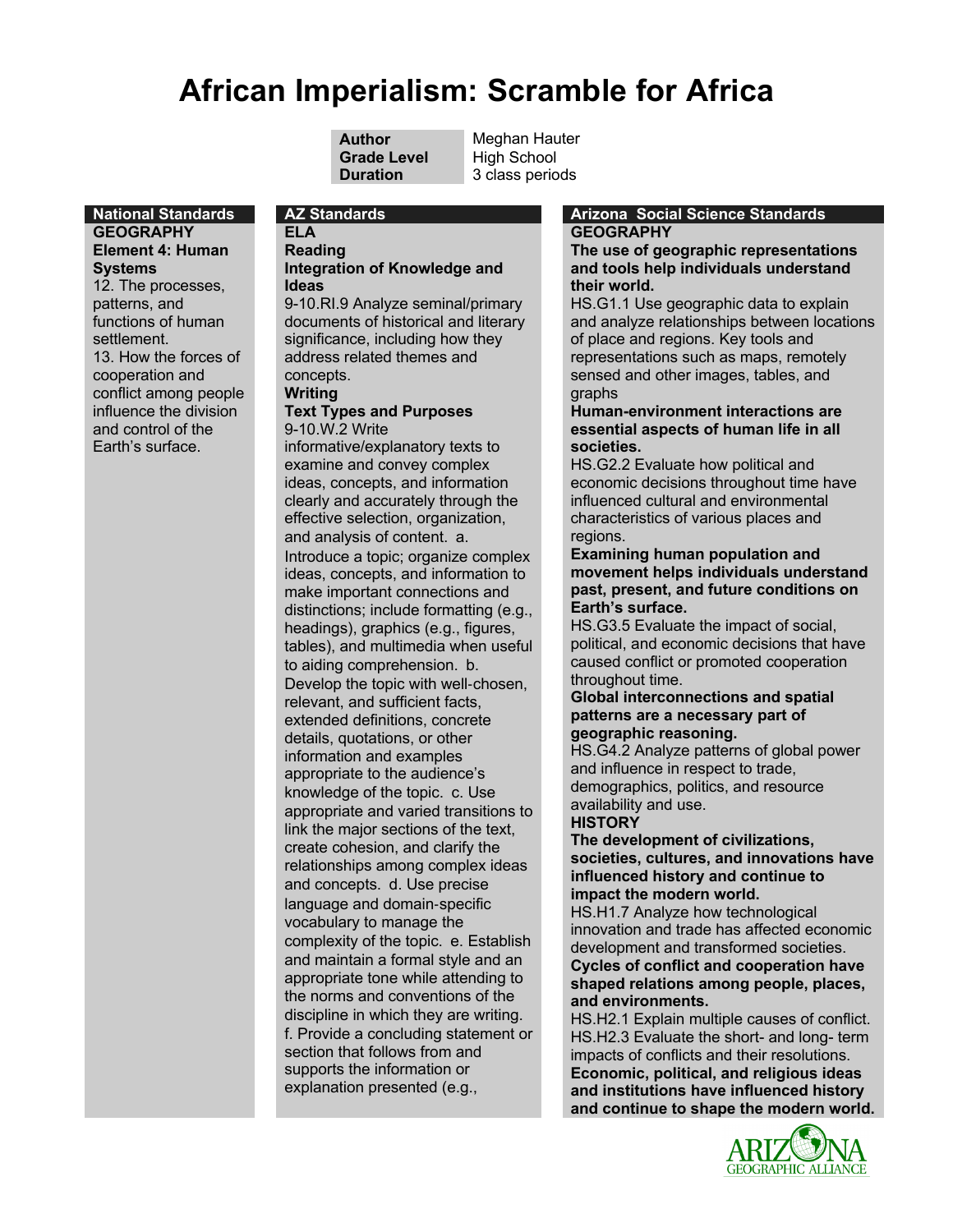

#### HS.H3.2 Analyze how ideologies, religion, and belief systems have influenced economic, political, and social institutions over time.

HS.H3.3 Compare the ways in which economic philosophies influenced political, economic, and social developments. **Patterns of social and political interactions have shaped people, places, and events throughout history and continue to shape the modern world.** HS.H4.4 Examine how a diverse society

can be a force for unity and/or disunity. **DISCIPLINARY SKILLS AND** 

### **SP2:** Thinking within the discipline involves the ability to identify, compare, and evaluate multiple perspectives about a given event to draw conclusions about that event since there are multiple points of view about events and issues.

**SP3:** Historians and Social Scientist gather, interpret, and use evidence to develop claims and answer historical, economic, geographical, and political questions and communicate their conclusions.

# **Overview**

The 19<sup>th</sup> and 20<sup>th</sup> centuries saw European countries continuing to expand their influence around the world, especially on the continent of Africa. The most powerful Imperialist nations included England, France, Portugal, Spain and Holland. These European nations scrambled to claim territory and dominated the African governments, trade, and cultures. European countries actually viewed colonization of Africa as their right and responsibility, as they believed that they were culturally superior to the native populations. The African slave trade and treatment of the native peoples in the Congo by King Leopold further demonstrates that view. Imperialist nations also profited economically from taking natural resources such as diamonds.

### **Purpose**

Knowing the motivations for Imperialism in Africa is essential to develop an understanding of cultural diffusion and forces of conflict in that part of the world. In this lesson, students will uncover the consequences, both positive and negative, that resulted from this historical event.

# **Materials**

- Sticky notes
- Colored pencils/markers
- $\checkmark$  Scramble for Africa PowerPoint Presention
- $\checkmark$  Create Your Own Country worksheet
- $\checkmark$  Political Cartoon Anaylsis Tool with a Geographic Lens
- $\checkmark$  Imperialism in Africa Cornell Notes worksheet  $\checkmark$  Maps:
- ✓ Maps:<br>✓ Africa
- Africa Regions Map (labeled)http://geoalliance.asu.edu/sites/default/files/map s/AFREGNM\_0.pdf
- $\checkmark$  Africa's Resources Map http://geoalliance.asu.edu/sites/default/files/map s/Africa%20Resources\_10\_20\_15.pdf
- Website for additional information: Michigan State University's Exploring Africa 30 modules http://exploringafrica.matrix.msu.edu/curriculum/

# **Objectives**

The student will be able to:

1. explain the motivations for and the process by which Europeans colonized Africa during the 19<sup>th</sup> and 20<sup>th</sup> centuries.

2. analyze the effects of colonization on colonies.

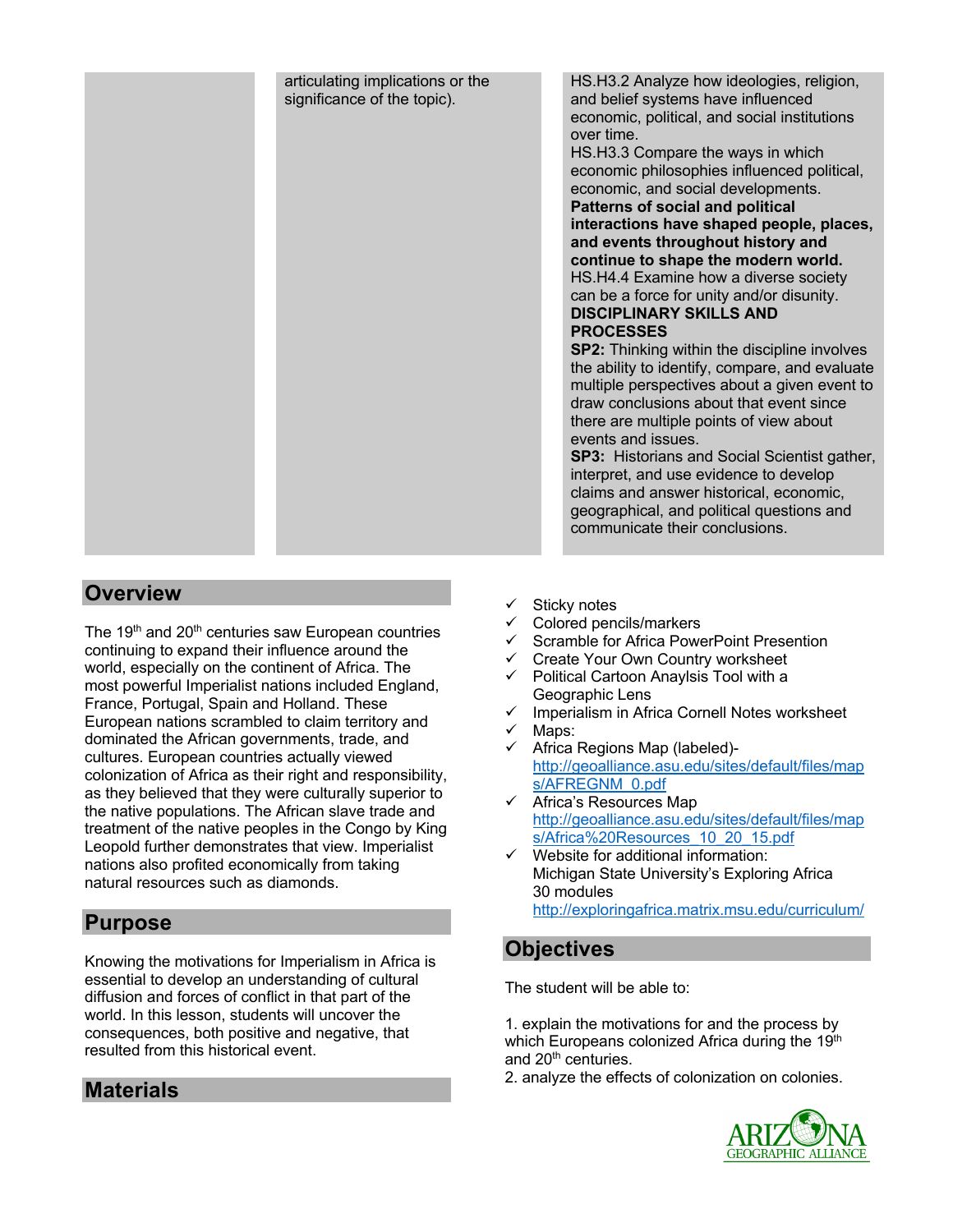### **Procedures**

### **SESSION ONE**

- 1. Project the Scramble for Africa PowerPoint that contains the day's objectives, bell work, a definition of imperialism, and a prediction excercise (slides 1-5). Record the students' predictions on the whiteboard so that they can be referred to at the end of the lesson.
- 2. Assign students into groups of 4-5 and distribute the Create Your Own Country worksheet. Advise students that all steps must be completed in order. Groups are not to go on to the next step until the teacher has reviewed their work and given permission to move on to the next step. (slide 6).
- 3. Have students work through the set of directions: create a flag, a constitution, and Bill of Rights for their mock country. After gaining approval of their work, students can begin to claim land by placing sticky notes on items around the classroom. You can have some areas of the classroom "off limits" if you prefer. These areas can represent areas in Africa that were not colonized such as Ethiopia and Liberia. The purpose of this demonstration is to show the students that the most organized (established, powerful, and industrialized) nations in Europe were the ones that colonized the most areas in Africa. Therefore, once one group begins colonizing the classroom, the other groups rush to complete the rest of the steps so that they too can begin colonizing. What results is a mad rush for territory, just like the Scramble for Africa.
- 4. Have students answer the questions (slide 7) in the PowerPoint. Discuss their answers.
- 5. Distribute Cornell Notes on Imperilaism in Africa. Have students take notes on the European Motives for African Imperilaism (slide 8).
- 6. Closure- Discuss the African trade maps (slides 9 and 10). Go back to predictions students made and decide as a class if their predictions were correct.

### **SESSION TWO**

1. Resume the Scramble for Africa PowerPoint that contains the day's objective and bell work (slides 11-13). Distribute the Political Cartoon Anaylsis Tool with a Geographic Lens to use with "The Sleeping Sickness" political cartoon. Have students work in pairs to write answers. Elicit responses from the whole class. The message in the cartoon should be that African people were held against their will as Europeans took advantage of the land.

- 2. Group students in to 4-5 students per group. Assign each group an African region (slide 14). Distribute both African Regions map and Africa's Resources map. Have students draw symbols and shade the Africa Regions to match the Africa's Resources map.(slides 15-16)
- 3. Go further by having students Use MSU's Exploring Africa matrix to help them discover what natural resources exist in their assigned region and what motivated people to move to and from their region over time. Students record their findings on their blank Africa Regions map. Have students report their regional findings to the class. Have students record 2-3 key ideas based on each group's regional presentations on their map.
- 4. Closure: Have students hand in map work.

### **SESSION THREE**

- 1. Have students return to their Cornell notes from yesterday. Ask students what motivation is connected to the policial cartoon, "The Sleeping Sickness." Answers may vary.
- 2. Resume the Scramble for Africa PowerPoint taking notes on the  $19<sup>th</sup>$  and  $20<sup>th</sup>$  Centuries Mysteries and Adventures and continue with The Belgian Congo: "King Leopold's Ghost" and finish with "The Struggle for Africa." (slides 18- 63)
- 3. Have students summarize what they know about the motives for European Imperialism. What do they believe were the positive and negative effects of imperialism on the colonizer and the colony?

### **Assessment**

Students' Cornell notes on African Imperialism can be graded for completeness and correctness. A score of 80% or higher will be considered mastery.

Students' maps of the African Regions can be graded for completeness and correctness. A score of 80% or higher will be considered mastery.

Students will receive a 4 or higher on the 6 Traits Writing Rubric in the area of Ideas and Organization on their summaries explaining the motives for Imperialism and analyzing its effects.

### **Extensions**

As an extension, have students close read various accounts of the Zulu Wars to gain differing perspectives on the effects on native people.